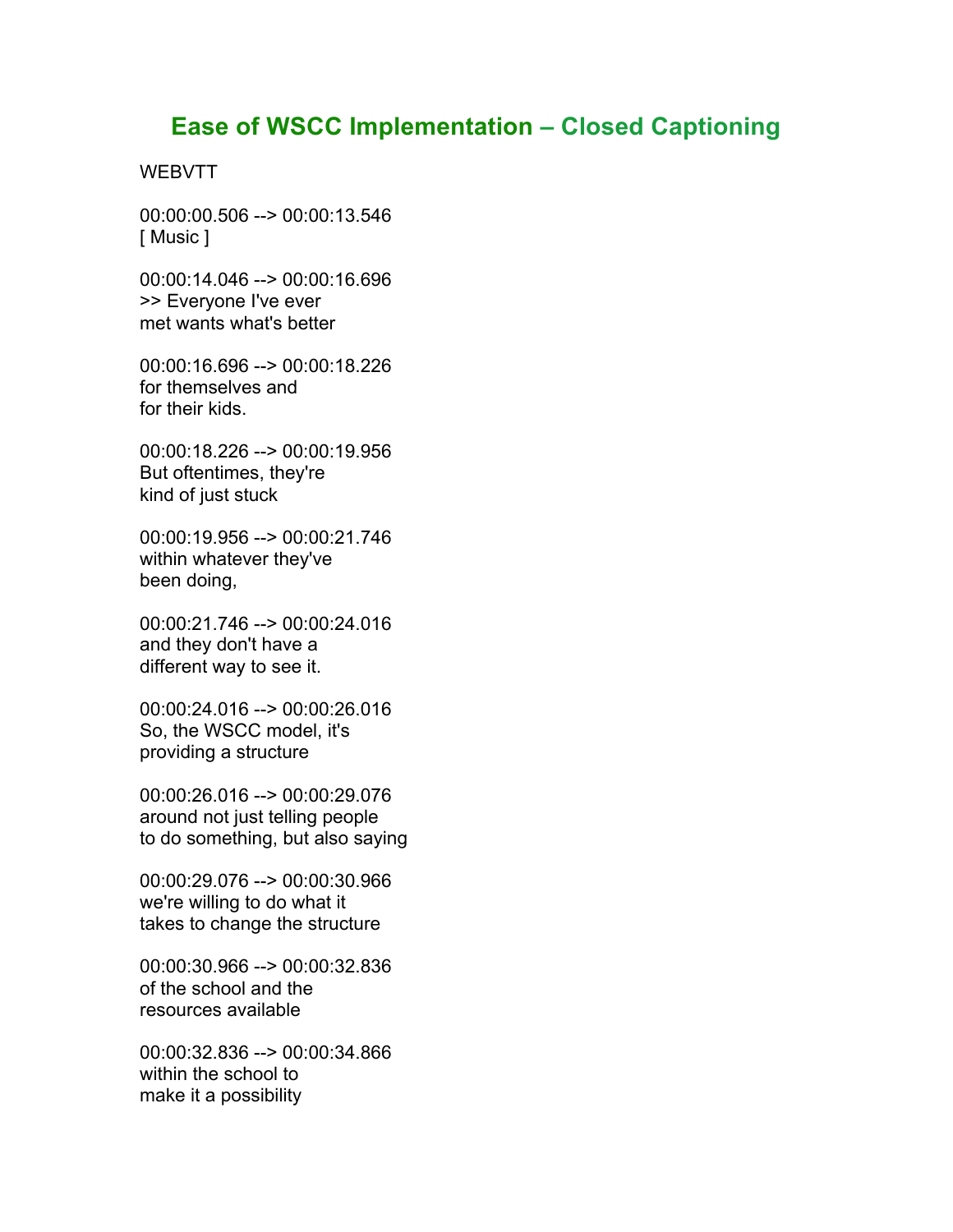00:00:34.866 --> 00:00:36.116 for programs to thrive.

00:00:36.256 --> 00:00:40.816 >> If the priority is your students and their success.

00:00:41.146 --> 00:00:45.166 there is no better platform to operate from.

00:00:45.416 --> 00:00:48.886 There's no better way to start a conversation.

00:00:48.886 --> 00:00:51.666 What is it that you can do to help my students be successful,

00:00:51.666 --> 00:00:53.206 and are you willing to step up and do it?

00:00:53.206 --> 00:00:55.746 And having those conversations when you move

00:00:55.846 --> 00:00:58.146 from that platform are very, very easy.

00:00:58.146 --> 00:01:01.116 >> Health and wellness, it's not just eating right

00:01:01.116 --> 00:01:01.966 and staying active.

00:01:01.966 --> 00:01:04.226 You also have to make sure that you're thinking

00:01:04.226 --> 00:01:06.916 about the mental health and wellbeing of students.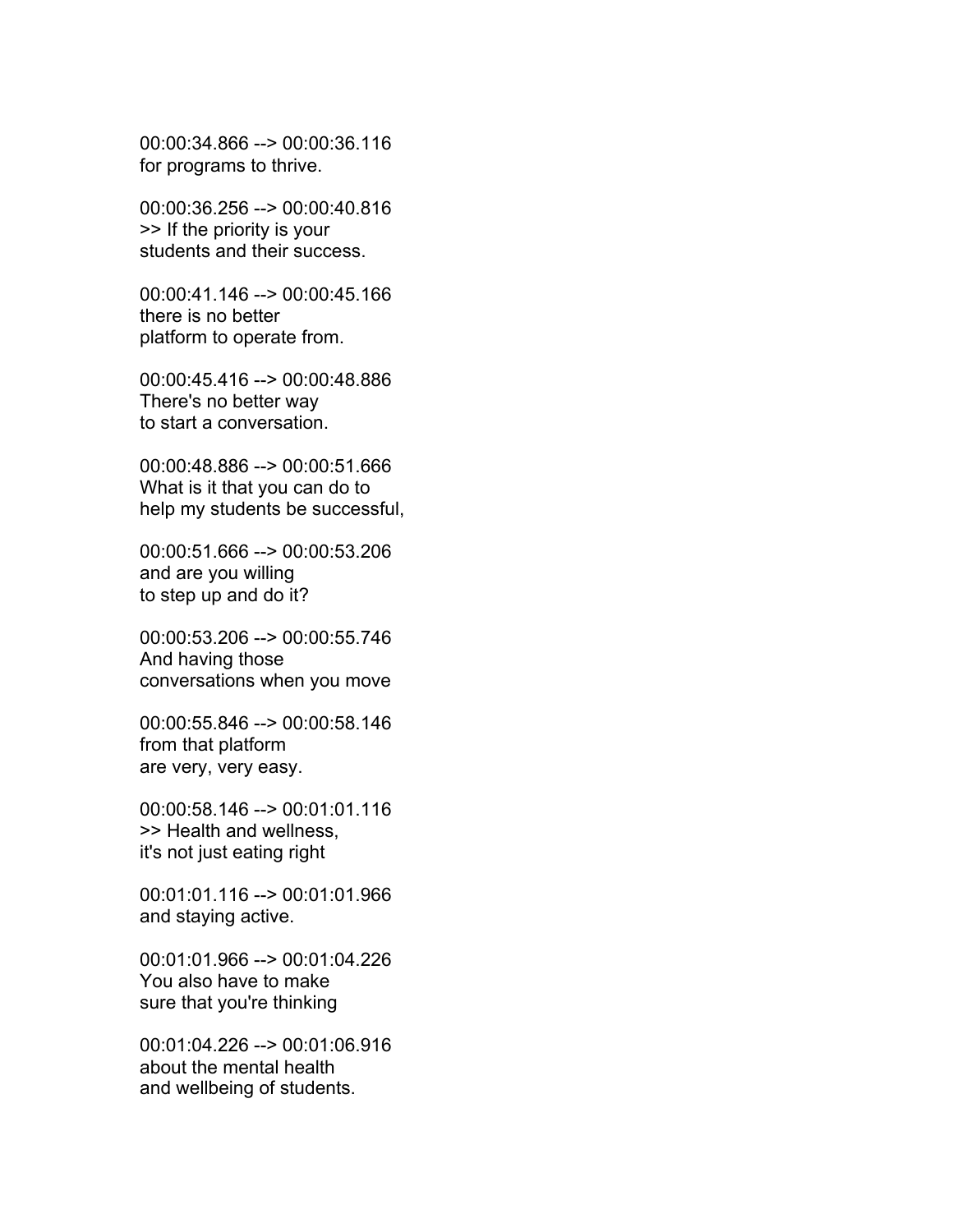00:01:06.916 --> 00:01:08.826 Making sure that there's a lot of support

00:01:08.826 --> 00:01:10.146 for kids is really important.

00:01:10.306 --> 00:01:16.016 >> It really becomes everyone's responsibility

00:01:16.016 --> 00:01:17.176 to support the kids.

00:01:17.176 --> 00:01:18.786 I think the WSCC model speaks to that

00:01:18.786 --> 00:01:21.746 because it's not just the school district's responsibility.

00:01:21.786 --> 00:01:23.746 It's not just the parent's responsibility.

00:01:23.746 --> 00:01:25.616 It's not just the community's responsibility.

00:01:25.836 --> 00:01:28.076 It's all of our responsibility to work together.

00:01:28.076 --> 00:01:31.376 >> Our WSCC team took on work with our wellness policy

00:01:31.376 --> 00:01:33.686 to make it a comprehensive wellness policy.

00:01:33.906 --> 00:01:38.306 And by including language in the wellness policy about our WSCC team,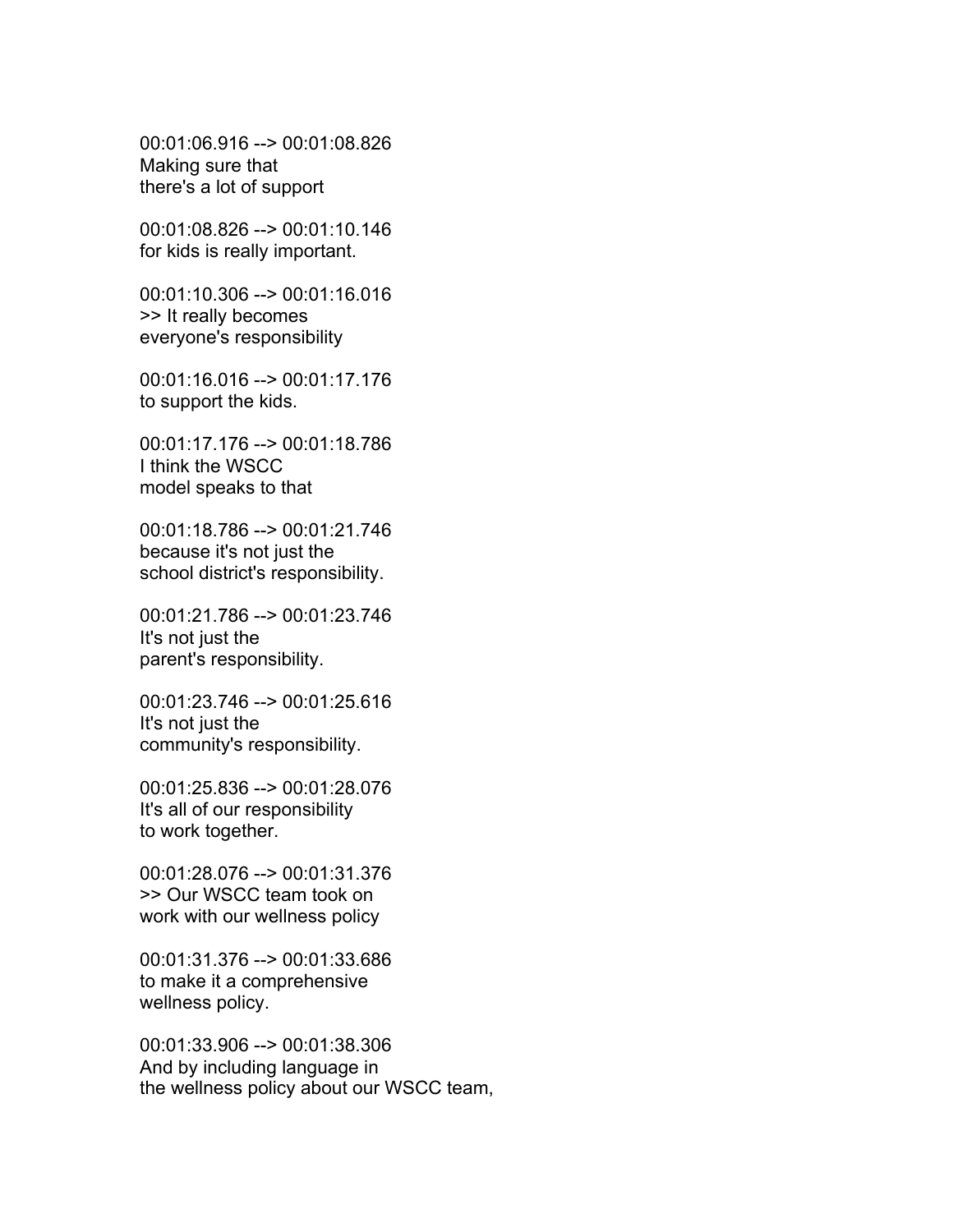00:01:38.306 --> 00:01:41.096 it gives us a clear role in continuing to assess

00:01:41.146 --> 00:01:42.336 that policy going forward.

00:01:42.336 --> 00:01:45.726 So, in that way, we're promoting our wellness efforts overall,

00:01:45.726 --> 00:01:48.136 but also the policy we crafted helps support

00:01:48.136 --> 00:01:49.396 and sustain our WSCC team.

00:01:49.736 --> 00:01:52.526 >> We have the health coordinator, which is helping

00:01:52.786 --> 00:01:55.106 to collaborate with various agencies.

00:01:55.296 --> 00:01:58.116 She attends the community health team, which has lots

00:01:58.116 --> 00:02:00.326 of stakeholders that are focused

00:02:00.326 --> 00:02:02.196 on health initiatives in our community.

00:02:02.196 --> 00:02:04.756 >> Being able to build that community, both from the outside

00:02:04.756 --> 00:02:07.716 in and the inside out, has really kind of opened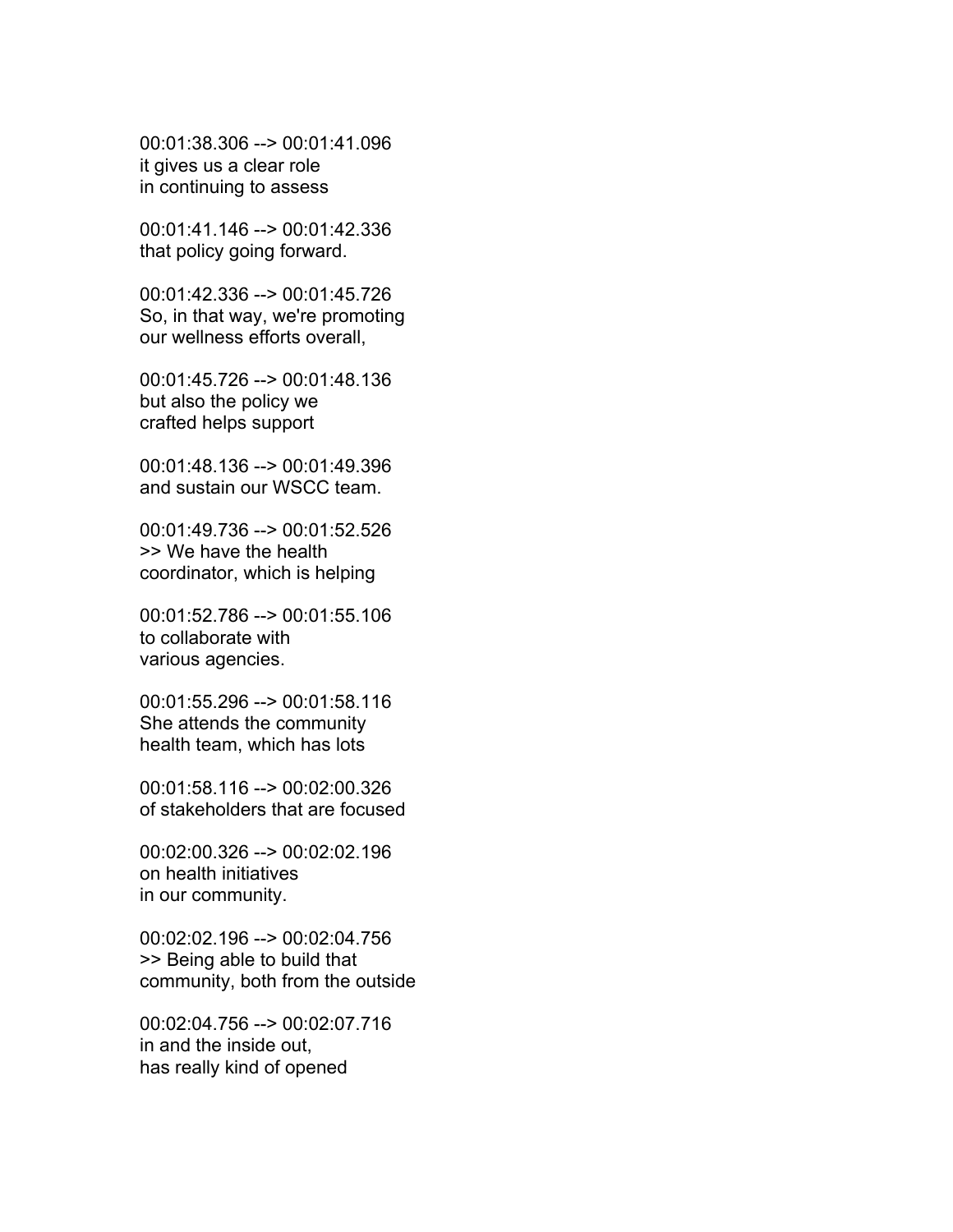00:02:07.716 --> 00:02:10.216 up our fences in and around the school, and allowed people

00:02:10.216 --> 00:02:11.556 to know what's happening at Crockett.

00:02:11.786 --> 00:02:17.026 We've seen such improvements in participation and ease of use.

00:02:17.276 --> 00:02:20.586 And it's really not being an add-on at all by looking

00:02:20.586 --> 00:02:22.476 at all the teams that we already have, all the things

00:02:22.476 --> 00:02:25.556 that we're already required to do, finding the overlap

00:02:25.556 --> 00:02:30.636 and consolidating them into our WSCC team.

00:02:30.786 --> 00:02:33.226 >> It's hard for me to think about the costs

00:02:33.496 --> 00:02:37.656 that are associated with this work because the vast majority

00:02:37.656 --> 00:02:41.736 of it is just based on in-house staff that we have and work

00:02:41.736 --> 00:02:43.856 that we're already doing.

00:02:43.856 --> 00:02:47.456 >> If I didn't have it within my budget, I found other avenues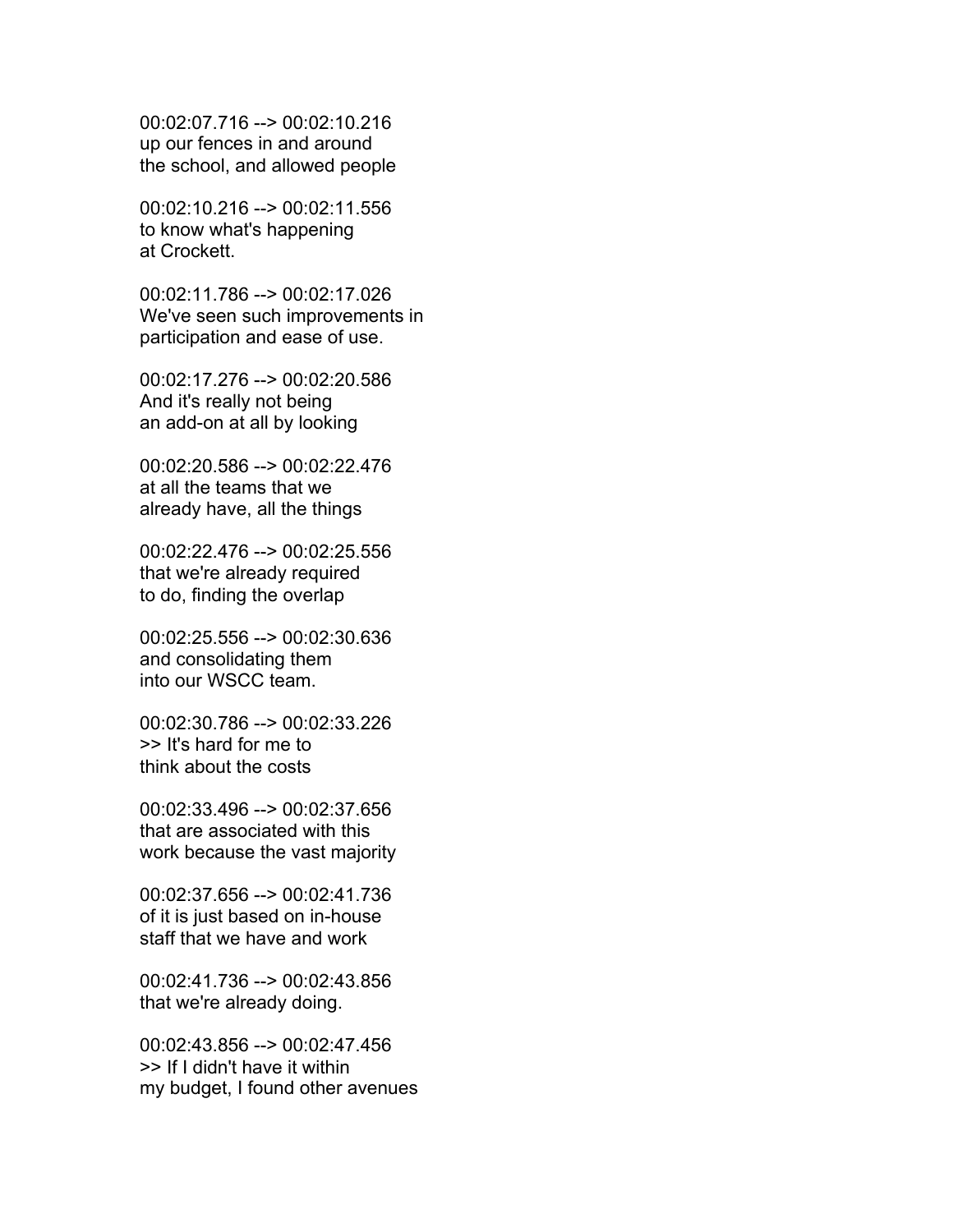00:02:47.946 --> 00:02:52.256 to pull fiscal opportunities from grants, partnerships,

00:02:52.626 --> 00:02:55.736 community supports, to make sure that things that needed

00:02:55.736 --> 00:03:00.786 to be funded within that model were funded.

00:03:00.786 --> 00:03:03.366 >> I think when it comes to actionable change

00:03:03.466 --> 00:03:05.806 in a school environment, that it's good to start

00:03:05.806 --> 00:03:08.506 with small wins, pick low hanging fruit.

00:03:08.606 --> 00:03:11.566 And if it can be done through the logistics

00:03:11.566 --> 00:03:14.686 on our campus, it's an easy start.

00:03:14.686 --> 00:03:17.176 I feel like, it seems like a lot of work at times,

00:03:17.716 --> 00:03:20.096 but it actually has been less work

00:03:20.136 --> 00:03:23.546 because there's less meetings, there is more collaboration,

00:03:23.546 --> 00:03:25.786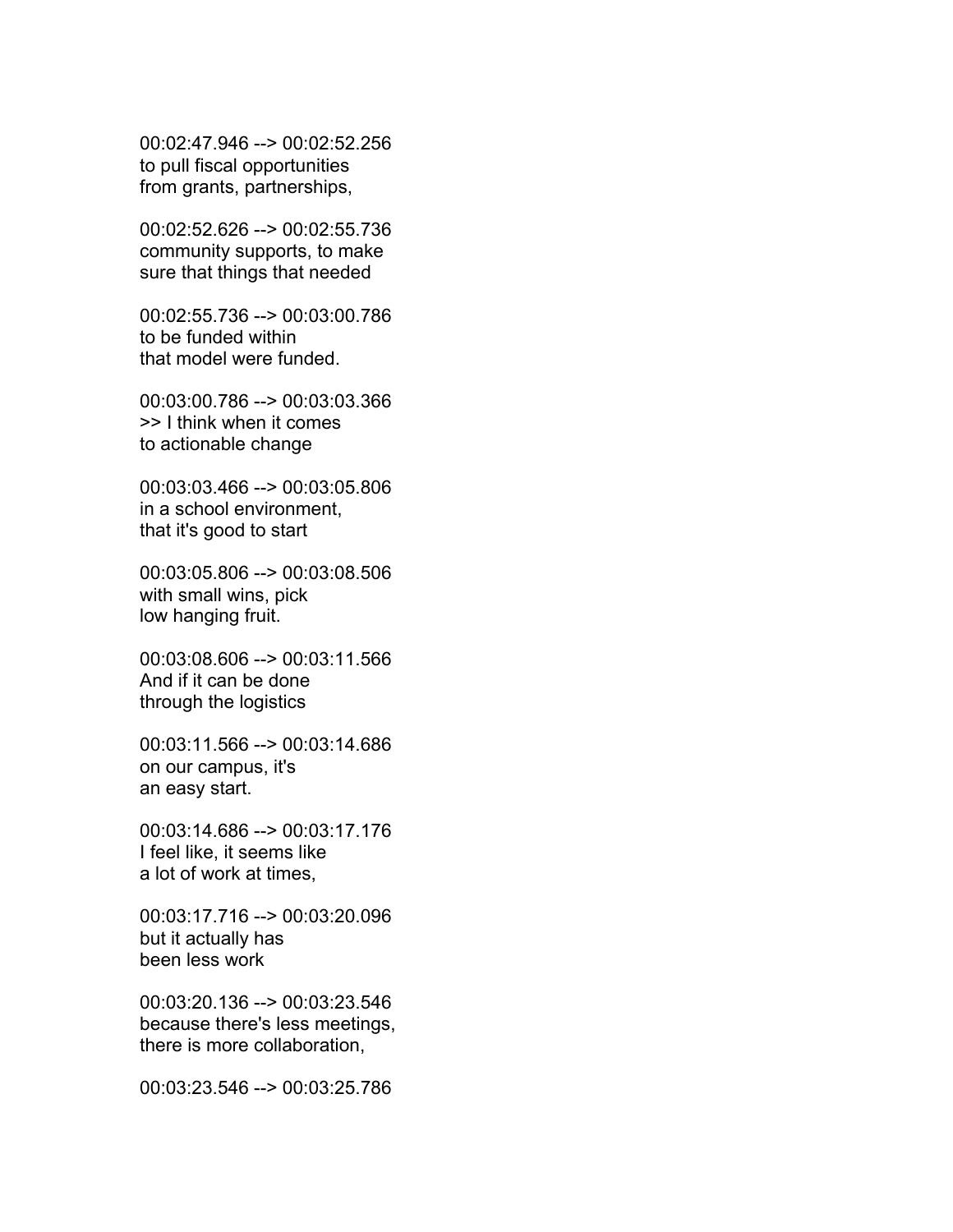and I think you get more done

00:03:26.246 --> 00:03:28.166 when there's more people working together.

00:03:28.336 --> 00:03:31.416 It doesn't all have to happen at once.

00:03:31.756 --> 00:03:32.956 It's definitely, you know, always in progress.

00:03:32.956 --> 00:03:34.996 You're just adding things each year.

00:03:35.156 --> 00:03:37.716 >> From a parent perspective, just going to the meetings

00:03:37.716 --> 00:03:40.466 and just taking the baby steps that we're taking,

00:03:40.466 --> 00:03:42.846 it really just seems to flow.

00:03:42.896 --> 00:03:47.706 And I think it's something that our community and our teachers

00:03:47.896 --> 00:03:51.096 and our school principals,

00:03:51.136 --> 00:03:53.346 administration, has really wanted.

00:03:53.466 --> 00:03:55.486 And it's a good thing.

00:03:55.756 --> 00:03:58.236 >> Sticking to the vision and the mission.